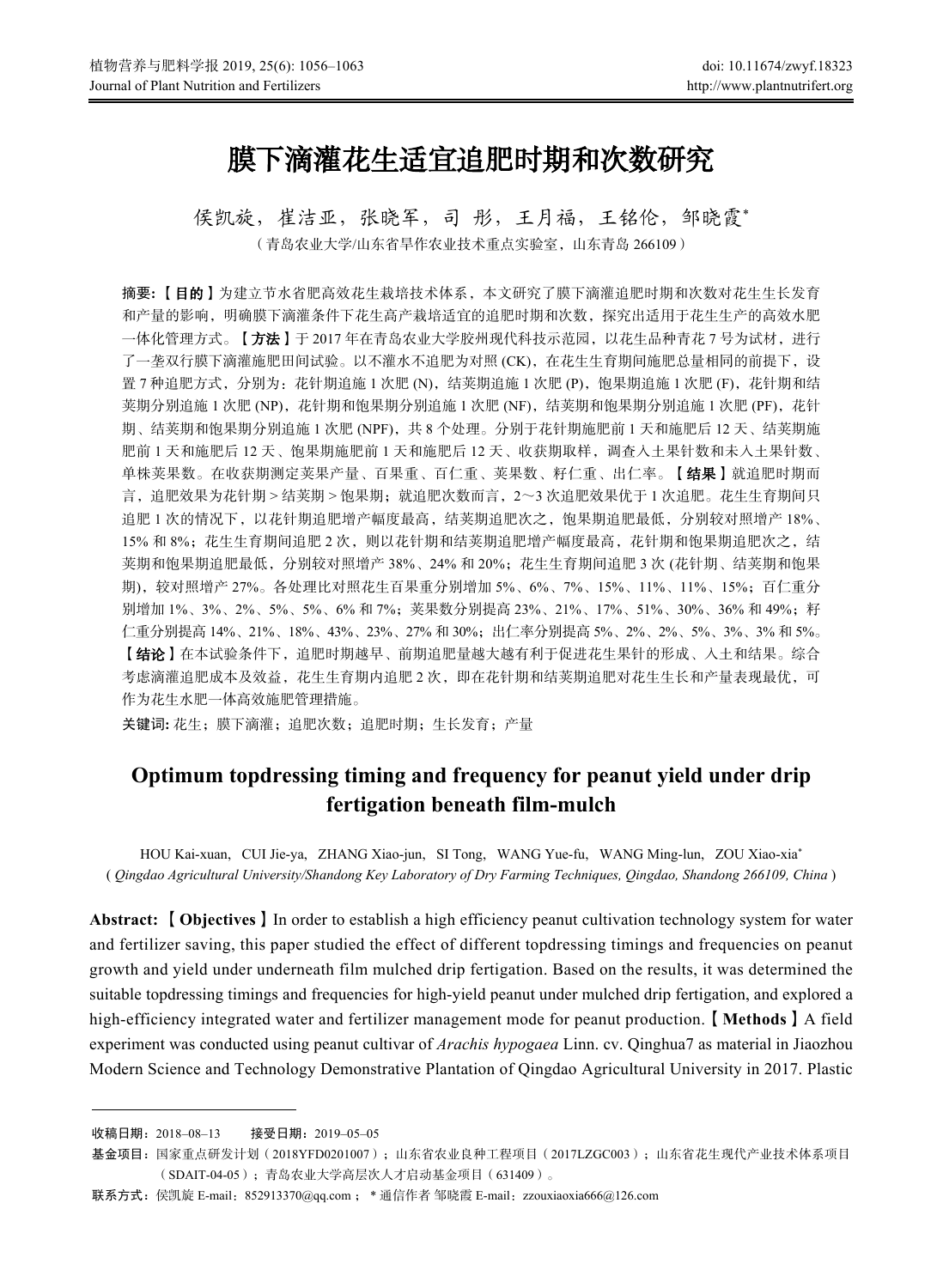film was mulched on one ridge and a drip irrigation tube was underneath for 2 rows of peanut water supply. Taking no fertigation as control (CK), seven topdressing treatments were set with the same amount of fertilizer, they were: once topdressing in needling period (N), in podding period (P) and in full fruiting period (F), and twice topdressings in needling + podding periods (NP), in needling + full fruiting periods (NF), and in podding + full fruiting periods (PF), and thrice topdressings in needling + podding + full fruiting periods (NPF). Seven samplings were made at 1 day before flower needle stage fertigation and 12 days after, 1 day before podding stage fertigation and 12 days after, 1 day before full fruiting stage fertigation and 12 days after, and harvest period. Needle number intruding soil surface and that still stagnated on ground and fruit number per plant of peanut under different topdressing treatments were investigated and analyzed, and the pod yield, 100-pod weight, 100-seed weight, valid pod number, seed weight per plant and shelling percentage were measured at harvest time.【**Results**】As to topdressing timing, the effect of topdressing in the flowering needle period was better than that in pod-setting and full fruiting periods, but as for the topdressing frequency, the effects of twice or thrice topdressings were better than once. In case of once topdressing, treatment N made the highest yield, next to it was P and the lowest was F. Compared to CK, the yield increased by 18.3%, 15.4% and 8.1%, respectively. As for twice topdressing, the highest yield increase was with NP, followed by NF and the lowest was PF. Their yields were increased by 38.0%, 23.7% and 19.7% respectively. The yield under NPF was increased by 26.5%. Compared to CK, the peanut 100 pod weights in treatment N, P, F, NP, NF, PF and NPF were increased by 5%, 6%, 7%, 15%, 11%, 11% and 15%, respectively; 100-seed weights increased by 1%, 3%, 2%, 5%, 5%, 6% and 7%, respectively; the pod number per plant increased by 23%, 21%, 17%, 51%, 30%, 36% and 49%, respectively; seed weights per plant increased by 14%, 21%, 18%, 43%, 23%, 27% and 30%, respectively; and percentage of shelling increased by 5%, 2%, 2%, 5%, 3%, 3% and 5%, respectively.【**Conclusions**】Under the conditions of this experiment, earlier and more frequencies of topdressing are conducive to promote the fruit needle formation and intrusion, thus lead to higher biomass and pod yield. Considering the cost and benefit of topdressing, twice topdressings in flowering needle and pod-setting periods is recommended as a high-efficient fertigation measurement for peanut production.

**Key words:** peanut; drip fertigation underneath film-mulch; topdressing frequency; topdressing timing; growth and development; yield

花生是我国重要的油料作物和经济作物,在国 内油料作物中,其种植面积仅次于油菜,且花生油 价格高出大豆油和菜子油近 30%,经济效益十分可 观[\[1](#page-6-0)]。近年来,我国农产品市场受到国际市场不同程 度的冲击,对花生的质量、品种、类型等都提出更 高要求,花生与其他粮油作物争地矛盾也日益突出<sup>[\[2\]](#page-6-1)</sup>。 因此,通过提高单产来增加花生总产量,是保障花 生产品持续供应的根本途径,对于保障国家粮食安 全和食用油料安全具有重要意义。

花生是地上开花地下结果的作物,由于生产上 不便于追肥,特别当采用覆膜栽培时,所以在花生 生育中后期由于土壤养分供应不足引起的植株早衰 现象较为普遍[[3](#page-6-2)]。且我国农业生产中当季肥料利用率 低,而膜下滴灌技术能够解决花生追肥难和当季肥 料利用率低的难题。膜下滴灌技术是一种将滴灌技 术与地膜覆盖栽培技术相结合的节水技术,以其有 节水、节能、增产等优点在干旱半干旱地区得到广

泛应用[[4](#page-6-3)]。分次滴灌追肥可以在不破坏土壤结构的前 提下给花生持续提供肥料,不仅能够使作物更易于 吸收肥料中的养分,而且能够满足不同生育时期对 养分的需求,可提高肥料利用率[[5\]](#page-6-4)。陈天宇[[6\]](#page-6-5)研究发 现三次等比例追施氮肥, 追氮量 120 kg/hm<sup>2</sup> 时, 可 有效提高玉米的氮素吸收、氮素利用率和干物质积 累,显著增加玉米籽粒产量。栾春胜和任大赫[\[7\]](#page-6-6)研究 发现,烟草叶色随追肥次数的增加而加深,在烟株 农艺性状上追肥处理明显优于不追肥处理,且追肥 两次的处理表现最好。丁宁等[[8](#page-6-7)]研究分次追施氮肥对 苹果叶片15N 吸收利用的影响,发现分次追肥可提高 氮肥利用率,且三次追肥效果优于二次追肥。施用 氮肥对花生营养生长有一定促进作用,钙肥会抑制 花生营养生长,对防止旺长和倒伏有利,施肥有利 于改善花生株型,避免分枝过多而影响通风透光[[9](#page-6-8)]。 施用硼肥对促进植株生长发育、提高荚果产量和改 善品质均有明显的效果[\[10](#page-6-9)[-12](#page-7-0)]。目前关于膜下滴灌技术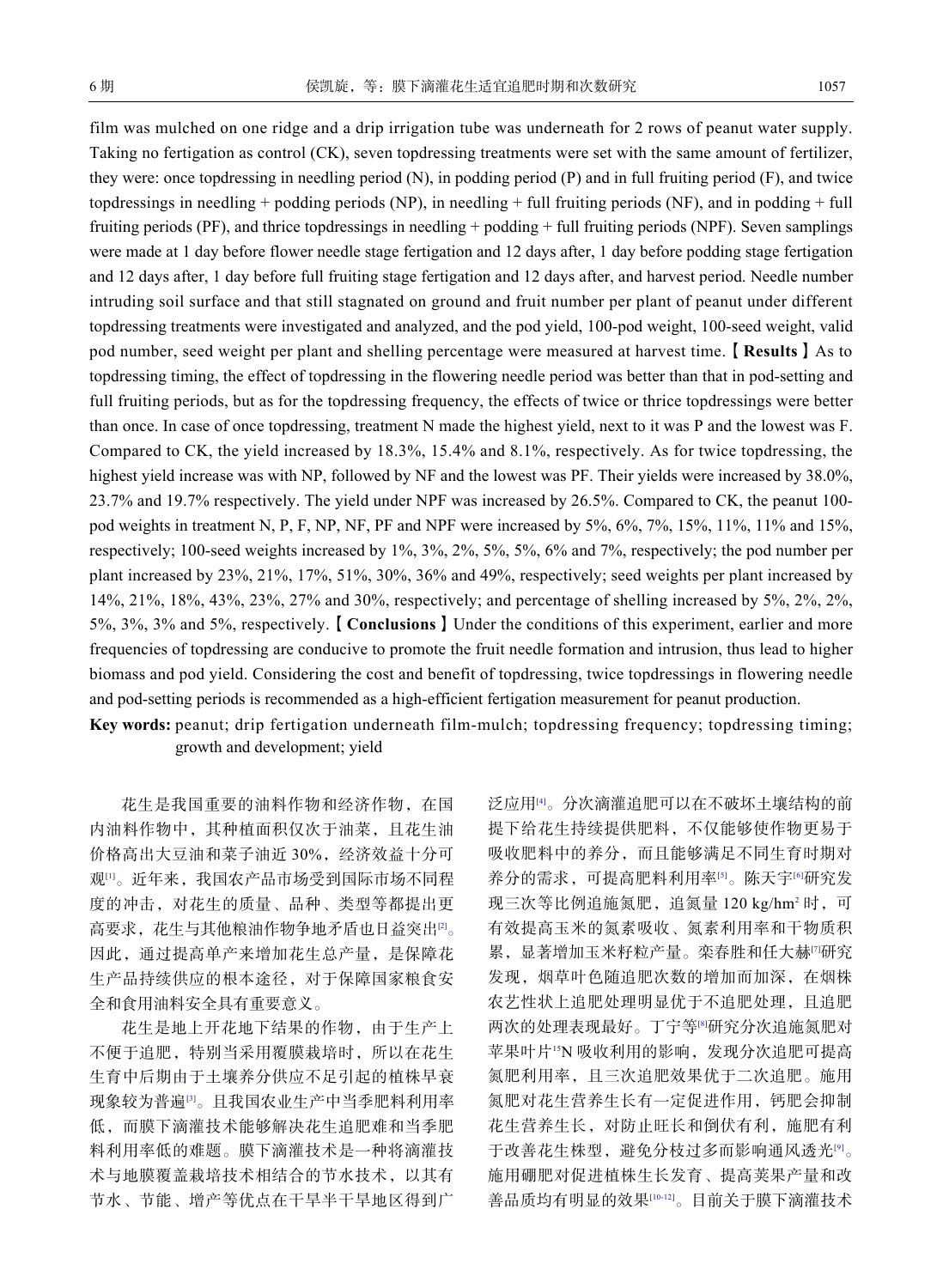在玉米、棉花、烤烟、果树等[\[13](#page-7-1)[-16](#page-7-2)]作物上已有较多研 究,在花生上虽然也已有研究报道,但多是在某一 时期或是对某一种肥料的研究,而膜下滴灌追肥时 期和次数对花生生长发育和产量的影响鲜有报道。 因此,本试验在大田膜下滴灌条件下,设置不同时 期追肥组合,研究了追肥时期和次数对花生生长发 育和产量的影响,旨在明确花生高产的适宜追肥时 期和次数,为花生节水省肥高效栽培体系的建立提

## **1** 材料与方法

#### **1.1** 供试材料

供理论依据。

供试花生品种为青花 7 号,肥料种类为尿素 (U)(总氮 ≥ 46.4%,由阳煤平原化工有限公司提 供)、硝酸钙 (Ca)(分析纯 Ca(NO3), 4H<sub>2</sub>O ≥ 99.0%, 由天津市鼎盛鑫化工有限公司提供) 和硼砂 (B)(分析 纯,由天津市恒兴化学试剂制造有限公司提供)。供 试土壤为砂姜黑土,0—20 cm 土层土壤含有机质 1.15%、碱解氮 55.9 mg/kg、速效磷 31.8 mg/kg、速 效钾 80.4 mg/kg、交换性钙 5.09 g/kg, 有效硼 0.87 mg/kg, pH  $7.68\degree$ 

### **1.2** 试验设计

试验于 2017 年在青岛农业大学胶州现代科技示 范园 (36.45° N,120.09° E) 进行。试验区属暖温带季 风气候,雨热同季,降水集中,花生生育期总降水 量 428 mm, 5~9月降水量依次为 3.9、111.9、

138.1、144.1 和 29.8 mm。采用膜下滴灌方式, 在统 一施复合肥 (N: P: K = 15: 15: 15) 300 kg/hm<sup>2</sup> 的基础 上, 在生育期间设置不灌水不追肥对照 (CK), 花针 期追施 1 次肥 (N), 结荚期追施 1 次肥 (P), 饱果期 追施 1 次肥 (F), 花针期和结荚期分别追施 1 次肥 (NP),花针期和饱果期分别追施 1 次肥 (NF),结荚 期和饱果期分别追施 1 次肥 (PF), 花针期、结荚期 和饱果期分别追施 1 次肥 (NPF), 共 8 个处理。各处 理追肥种类和总量相同,追肥种类和数量见[表](#page-2-0) [1](#page-2-0)。种 植方式为起垄覆膜覆盖膜下铺设滴灌带,垄宽 0.9 m, 垄上种 2 行,垄上行距 30 cm,穴距 16.5 cm,每穴 2 粒,滴灌带铺设于垄上中间。于 5 月 8 日进行机 播,9 月 13 日收获。其它田间管理同大田生产。试 验共 8 个处理, 设 3 次重复, 共 24 个小区, 随机排 列,小区面积 54 m²(20 m × 2.7 m)。

## **1.3** 测定项目与方法

分别于花针期施肥前 1 d 和施肥后 12 d、结荚期 施肥前 1 d 和施肥后 12 d、饱果期施肥前 1 d 和施肥 后 12 d 及收获期取样。每次每小区取长势一致、有 代表性的植株 5 株, 调查入土果针数和未入土果针 数、单株荚果数等。收获期每处理每重复选择代表 性地段连续收获 20 穴,将荚果摘入网袋,自然晾 晒,测定荚果产量、百果重、百仁重、荚果数、籽 仁重、出仁率等。

#### **1.4** 数据处理

数据处理采用 Microsoft Excel 2010 和 SAS 9.0 软件,显著性测验采用 LSD 方法。

<span id="page-2-0"></span>表 **1** 各处理在花生三个生育期追肥种类和数量 **(kg/hm<sup>2</sup> ) Table 1 Variety and quantity of fertilizers used for topdressing in the three growing stages of each treatment**

| 处理<br>Treatment           | 花针期 Needling period |                  |              | 结荚期 Podding period |              |                                   | 饱果期 Full fruit period |                  |                                   |
|---------------------------|---------------------|------------------|--------------|--------------------|--------------|-----------------------------------|-----------------------|------------------|-----------------------------------|
|                           | 尿素 Urea             | 硼砂 Borax         | $Ca(NO_3)$   | 尿素 Urea            | 硼砂 Borax     | Ca(NO <sub>3</sub> ) <sub>2</sub> | 尿素 Urea               | 硼砂 Borax         | Ca(NO <sub>3</sub> ) <sub>2</sub> |
| <b>CK</b>                 | $\mathbf{0}$        | $\boldsymbol{0}$ | $\mathbf{0}$ | $\boldsymbol{0}$   | $\mathbf{0}$ | $\boldsymbol{0}$                  | $\boldsymbol{0}$      | $\boldsymbol{0}$ | $\boldsymbol{0}$                  |
| N                         | 129.8               | 14.9             | 131.6        |                    |              |                                   |                       |                  |                                   |
| ${\bf P}$                 |                     |                  |              | 129.8              | 14.9         | 131.6                             |                       |                  |                                   |
| $\boldsymbol{\mathrm{F}}$ |                     |                  |              |                    |              |                                   | 129.8                 | 14.9             | 131.6                             |
| NP                        | 64.9                | 7.46             | 65.8         | 64.9               | 7.46         | 65.8                              |                       |                  |                                   |
| NF                        | 64.9                | 7.46             | 65.8         |                    |              |                                   | 64.9                  | 7.46             | 65.8                              |
| PF                        |                     |                  |              | 64.9               | 7.46         | 65.8                              | 64.9                  | 7.46             | 65.8                              |
| <b>NPF</b>                | 43.3                | 4.93             | 43.7         | 43.3               | 4.93         | 43.7                              | 43.3                  | 4.93             | 43.7                              |

注 (Note): CK—不浇水不施肥 No fertigation; N—花针期灌水追肥 Once topdressing at needling stage; P—结荚期灌水追肥 Once topdressing at podding stage; F—饱果期灌水追肥 Once topdressing at full fruiting stage; NP—花针、结荚期灌水追肥两次 Twice topdressing at needling and podding stage; NF—花针+饱果灌水追肥 Twice topdressing at needling and full fruiting stage; PF—结荚+饱果灌水追肥 Twice topdressing at podding and full fruiting stage; NPF—花针+结荚+饱果灌水追肥 Thrice topdressing at the three stages.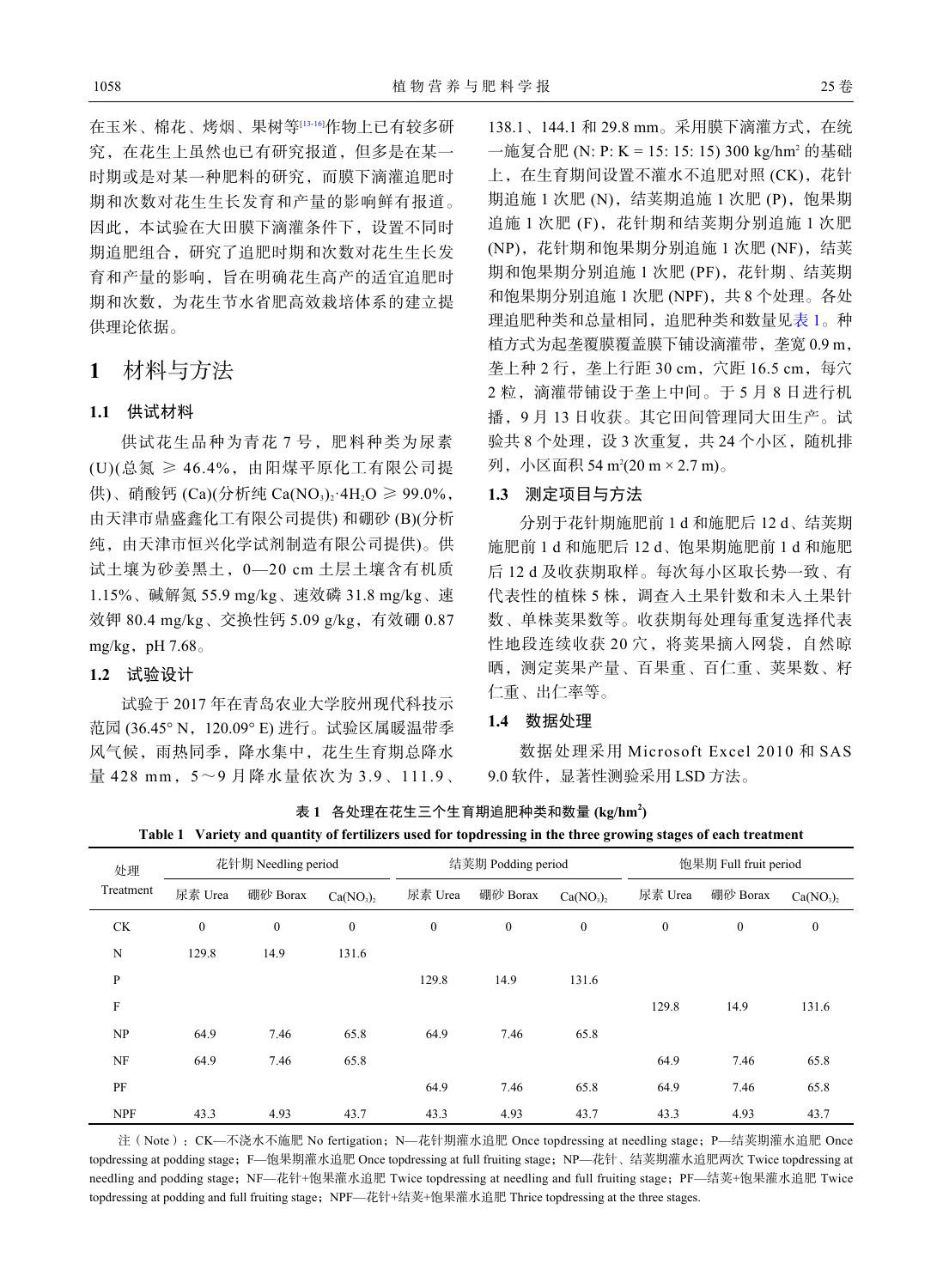## **2** 结果与分析

#### **2.1** 追肥时期和次数对花生果针数的影响

随着花生生育进程的推进,各处理花生入土果 针数和未入土果针数均呈现逐渐增加的变化趋势 ([表](#page-3-0) [2\)](#page-3-0), 其中生育前期增长迅速到后期增长缓慢, 至 成熟期达到最大值。追肥处理花生最终入土果针数 均显著高于对照;而除饱果期追肥花生最终未入土 果针数与对照差异不显著外,其他追肥处理均显著 高于对照,其中最终入土果针数和未入土果针数都 以花针期+结荚期+饱果期追肥为最多。

花生生育期间只追肥 1 次,花针期追肥后 12 d

<span id="page-3-0"></span>表 **2** 不同追肥时期和次数处理各取样期花生果针数 **(No./plant) Table 2 Needles per peanut plant of each sampling time under different topdressing timing and frequency treatments**

|                         | 处理<br>Treatment           | 花针期<br>Needling period               |                                         | 结荚期<br>Podding period                |                                         | 饱果期<br>Full fruit period             |                                         |                       |
|-------------------------|---------------------------|--------------------------------------|-----------------------------------------|--------------------------------------|-----------------------------------------|--------------------------------------|-----------------------------------------|-----------------------|
| 项目<br>Item              |                           | 追肥前1天<br>1 day before<br>topdressing | 追肥后 12天<br>12 days after<br>topdressing | 追肥前1天<br>1 day before<br>topdressing | 追肥后 12天<br>12 days after<br>topdressing | 追肥前1天<br>1 day before<br>topdressing | 追肥后 12天<br>12 days after<br>topdressing | 收获期<br>Harvest period |
| 入土果针数                   | CK                        | 16.25a                               | 24.90 b                                 | 32.63 c                              | 36.13 e                                 | 38.83 c                              | 39.73 d                                 | 40.09 d               |
| Needles into<br>soil    | N                         | 16.25a                               | 34.20 a                                 | 39.75 a                              | 44.38 ab                                | 45.17 ab                             | 45.50 ab                                | 45.93 b               |
|                         | $\overline{P}$            | 16.25a                               | 24.90 b                                 | 32.63 c                              | 43.13 bc                                | 44.00 b                              | 44.73 b                                 | 44.90 b               |
|                         | $\boldsymbol{\mathrm{F}}$ | 16.25a                               | 24.90 b                                 | 32.63 c                              | 36.13 e                                 | 38.83 c                              | 41.40 c                                 | 42.13 c               |
|                         | NP                        | 16.25a                               | 33.30 a                                 | 37.88 ab                             | 45.38 a                                 | 46.03 a                              | 46.20a                                  | 46.63 ab              |
|                         | NF                        | 16.25a                               | 33.30 a                                 | 37.88 ab                             | 39.25 d                                 | 39.83 bc                             | 42.03c                                  | 43.27 bc              |
|                         | PF                        | 16.25a                               | 24.90 b                                 | 32.63c                               | 37.25 e                                 | 39.33 bc                             | 42.77 c                                 | 43.57 bc              |
|                         | <b>NPF</b>                | 16.25 a                              | 30.50 ab                                | 35.63 b                              | 42.00c                                  | 43.56 b                              | 45.67 ab                                | 47.03 a               |
| 未入土果针数                  | $\mathrm{C}\mathrm{K}$    | 7.00a                                | 7.20 <sub>b</sub>                       | 10.38 <sub>b</sub>                   | 12.38 b                                 | 18.50 d                              | 19.07 c                                 | 19.67 c               |
| Needles above<br>ground | N                         | 7.00a                                | 9.50 a                                  | 12.25 a                              | 17.50 a                                 | 20.03 bc                             | 21.19 bc                                | $21.67\,\mathrm{b}$   |
|                         | $\mathbf{P}$              | 7.00a                                | 7.20 <sub>b</sub>                       | 10.38 <sub>b</sub>                   | 17.38 a                                 | 19.03 cd                             | 20.17 bc                                | 20.83 bc              |
|                         | ${\rm F}$                 | 7.00a                                | 7.20 <sub>b</sub>                       | 10.38 <sub>b</sub>                   | 12.38 b                                 | 18.50 d                              | 19.53 c                                 | 20.30 bc              |
|                         | NP                        | 7.00a                                | 8.70 ab                                 | 11.75 ab                             | 18.38 a                                 | 23.00a                               | 23.13 a                                 | 23.33 a               |
|                         | NF                        | 7.00a                                | 8.70 ab                                 | 11.75 ab                             | 16.88 a                                 | 20.75 bc                             | 22.17 ab                                | 22.23 ab              |
|                         | PF                        | 7.00a                                | 7.20 <sub>b</sub>                       | 10.38 b                              | 14.13 b                                 | 20.25 bc                             | 22.09 ab                                | 22.33 ab              |
|                         | <b>NPF</b>                | 7.00a                                | 8.50 ab                                 | 11.38 ab                             | 17.13 a                                 | 21.00 <sub>b</sub>                   | 22.73 a                                 | 23.67 a               |
| 合计 Total                | CK                        | 23.25 a                              | 32.10 c                                 | 43.01 b                              | 48.50 d                                 | 57.30 c                              | 58.81 c                                 | 59.72 c               |
|                         | $\mathbf N$               | 23.25 a                              | 43.70 a                                 | 52.00 a                              | 61.86 ab                                | 65.20 ab                             | 66.69 b                                 | 67.63 ab              |
|                         | $\overline{P}$            | 23.25 a                              | 32.10 c                                 | 43.01 b                              | 60.51 ab                                | 63.03 ab                             | 64.88 bc                                | 65.69 b               |
|                         | ${\rm F}$                 | 23.25 a                              | 32.10 c                                 | 43.01 b                              | 48.50 d                                 | 57.33 c                              | 60.94 bc                                | 62.42 bc              |
|                         | NP                        | 23.25 a                              | 42.00 ab                                | 49.62 ab                             | 63.77 a                                 | $69.05\ a$                           | 69.35 a                                 | 69.95 a               |
|                         | NF                        | 23.25 a                              | 42.00 ab                                | 49.62 ab                             | 56.11 b                                 | 60.59 b                              | 64.20 bc                                | 65.51 b               |
|                         | PF                        | 23.25 a                              | 32.10c                                  | 43.01 b                              | 51.38 c                                 | 59.57 b                              | 64.85 bc                                | 65.88 b               |
|                         | <b>NPF</b>                | 23.25 a                              | 39.00 b                                 | 47.02 ab                             | 59.13 ab                                | 64.55 ab                             | 68.39 a                                 | 70.69 a               |

注(Note): CK—不浇水不施肥 No fertigation; N—花针期灌水追肥 Once topdressing at needling stage; P—结荚期灌水追肥 Once topdressing at podding stage; F—饱果期灌水追肥 Once topdressing at full fruiting stage; NP—花针、结荚期灌水追肥两次 Twice topdressing at needling and podding stage; NF—花针+饱果灌水追肥 Twice topdressing at needling and full fruiting stage; PF—结荚+饱果灌水追肥 Twice topdressing at podding and full fruiting stage; NPF—花针+结荚+饱果灌水追肥 Thrice topdressing at needling, podding and full fruiting stage. 同 列数据后不同字母分别表示处理间差异显著 (*P* < 0.05) Different letters in the same column indicate significant differences among treatments (*P* < 0.05).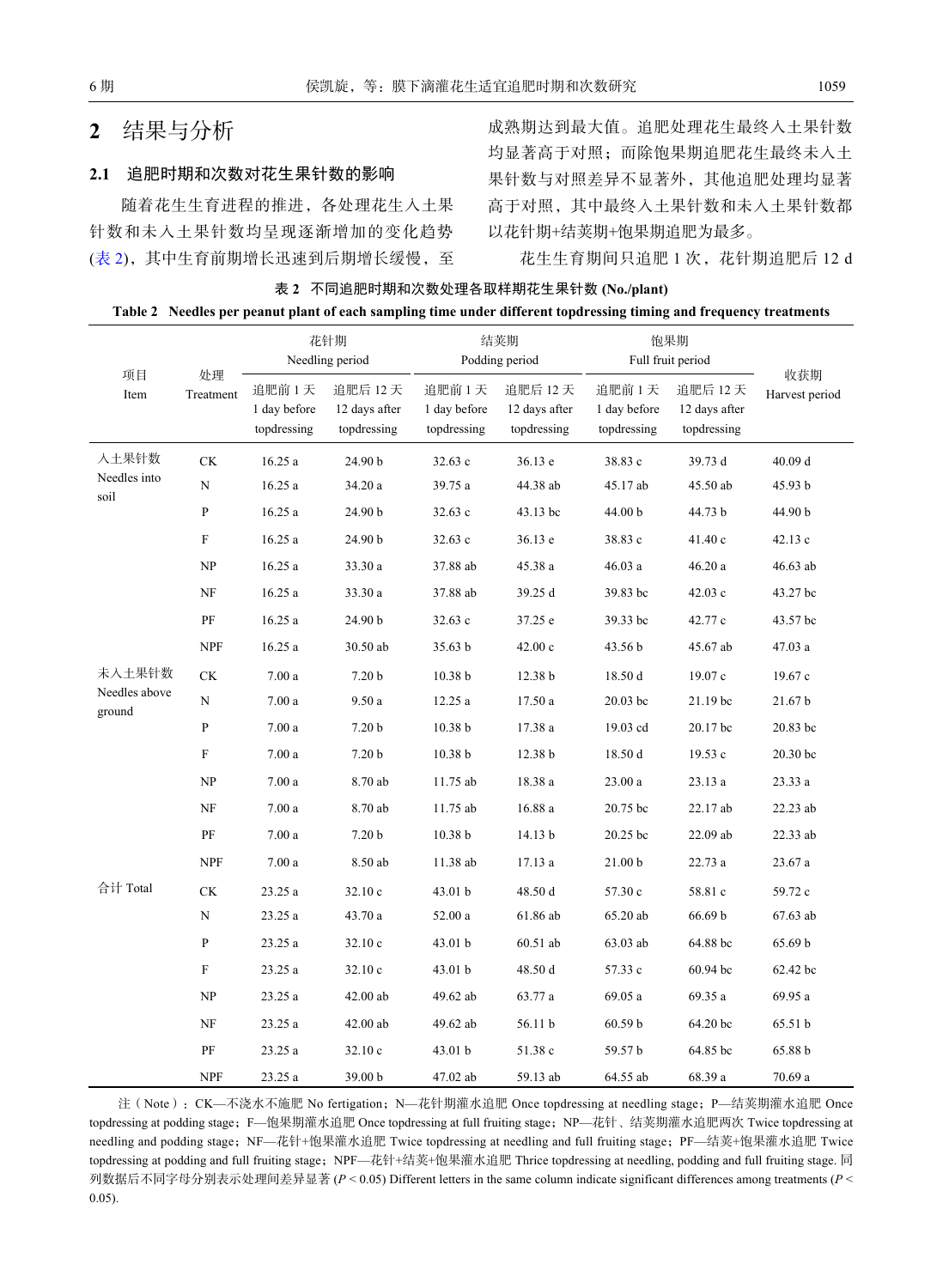入土果针数和未入土果针数较对照分别增加 37% 和 32%, 结荚期追肥后 12 d 入土果针数和未入土果 针数较对照分别增加 19% 和 40%, 饱果期追肥后 12 d 入土果针数和未入土果针数较对照分别增加 4% 和 2%,最终入土果针数较对照分别增加 15%、 12% 和 5%,最终未入土果针数较对照分别增加 10%、6% 和 3%。

花生生育期间追肥 2 次,以花针期+结荚期追肥 促进花生入土果针和未入土果针形成的幅度最大, 其次为结荚期和饱果期追肥,花针期和饱果期追肥 最小,最终入土果针数较对照分别增加 16%、8% 和 8%;最终未入土果针数较对照分别增加 19%、 14% 和 13%。

另在同一时期追肥表现为随着追肥量的增大入 土果针数和未入土果针数逐渐增多,如花针期追肥 后 12 d, 花针期追肥、花针期+结荚期追肥、花针 期+结荚期+饱果期追肥的入土果针数分别较对照增 加 37%、34% 和 22%。

随着花生生育进程的推进,各处理花生总果针 数均呈现逐渐增加的变化趋势,至成熟期达到最大 值。除饱果期追肥花生最终总果针数与对照差异不 显著外,其他追肥处理均显著高于对照,其中花生 最终总果针数以花针期+结荚期追肥和花针期+结荚 期+饱果期追肥为最多,但与追肥 1 次花针期追肥差 异不显著。

花生生育期间只追肥 1 次, 花针期追肥后 12 d 总果针数较对照增加 36%,结荚期追肥后 12 d 总果 针数较对照增加 25%, 饱果期追肥后 12 d 总果针数 较对照增加 4%,最终总果针数较对照分别增加 13%、10% 和 5%。

花生生育期间追肥 2 次,以花针期和结荚期追 肥促进花生总果针数形成的幅度最大,其次为结荚 期和饱果期追肥,花针期和饱果期追肥最小,最终 总果针数较对照分别增加 17%、10% 和 10%。

另在同一时期追肥表现为随着追肥量的增大总 果针数逐渐增多, 如花针期追肥后 12 d, 花针期追 肥、花针期+结荚期追肥、花针期+结荚期+饱果期追 肥的总果针数分别较对照增加 36%、31% 和 22%。

由此说明,分次追肥和追肥时期越早、前期追 肥量越大越有利于促进花生果针的形成,饱果期追 肥对花生果针形成的影响已不再显著。

#### **2.2** 追肥时期和次数对花生结果数的影响

随着花生生育进程的推进,各处理花生单株结 果数[均呈现](#page-4-0)逐渐增加的变化趋势,至成熟期达到最 大值 ([表](#page-4-0) [3](#page-4-0))。除饱果期追肥花生最终单株结果数与对 照差异不显著外,其他追肥处理均显著高于对照, 其中最终单株结果数以花针期+结荚期+饱果期追肥 为最高,但与追肥 2 次花针期+结荚期追肥的最终单

<span id="page-4-0"></span>表 **3** 不同滴灌追肥时期和次数各取样时期花生单株结果数 **(No./plant) Table 3 Pod number per peanut plant of each sampling time under different topdressing timing and frequency treatments**

|                 |                                                             |                                      | 结荚期 Podding period                       | 饱果期 Full fruit period                |                                          |  |
|-----------------|-------------------------------------------------------------|--------------------------------------|------------------------------------------|--------------------------------------|------------------------------------------|--|
| 处理<br>Treatment | 花针期追肥前1天<br>1 day before top dressing in<br>needling period | 追肥前1天<br>1 day before<br>topdressing | 追肥后 12 天<br>12 days after<br>topdressing | 追肥前1天<br>1 day before<br>topdressing | 追肥后 12 天<br>12 days after<br>topdressing |  |
| CK.             | 3.56a                                                       | 14.63 c                              | 16.00c                                   | 19.00 d                              | 20.67d                                   |  |
| N               | 4.22a                                                       | 17.88a                               | 20.13a                                   | $23.00$ ab                           | 23.50 <sub>bc</sub>                      |  |
| P               | 3.56a                                                       | 14.63c                               | 19.75a                                   | $22.63$ abc                          | $23.00$ bc                               |  |
| F               | 3.56a                                                       | 14.63c                               | 16.00c                                   | 19.00 d                              | 22.67 cd                                 |  |
| NP              | 4.11a                                                       | 16.25 b                              | 20.38a                                   | 24.00a                               | $25.00$ ab                               |  |
| NF              | 4.11a                                                       | 16.25 b                              | 19.13 ab                                 | $21.13$ bcd                          | 23.83 bc                                 |  |
| PF              | 3.56a                                                       | 14.63c                               | 18.25 <sub>b</sub>                       | 20.13 cd                             | 23.67 bc                                 |  |
| <b>NPF</b>      | 3.67a                                                       | 15.75 bc                             | 19.50 ab                                 | 22.43 abc                            | 26.50a                                   |  |

注(Note): CK—不浇水不施肥 No fertigation; N—花针期灌水追肥 Once topdressing at needling stage; P—结荚期灌水追肥 Once topdressing at podding stage; F—饱果期灌水追肥 Once topdressing at full fruiting stage; NP—花针、结荚期灌水追肥两次 Twice topdressing at needling and podding stage; NF—花针+饱果灌水追肥 Twice topdressing at needling and full fruiting stage; PF—结荚+饱果灌水追肥 Twice topdressing at podding and full fruiting stage; NPF—花针+结荚+饱果灌水追肥 Thrice topdressing at needling, podding and full fruiting stage. 同 列数据后不同字母分别表示处理间差异显著 (*P* < 0.05) Different letters in the same column indicate significant differences among treatments (*P* < 0.05).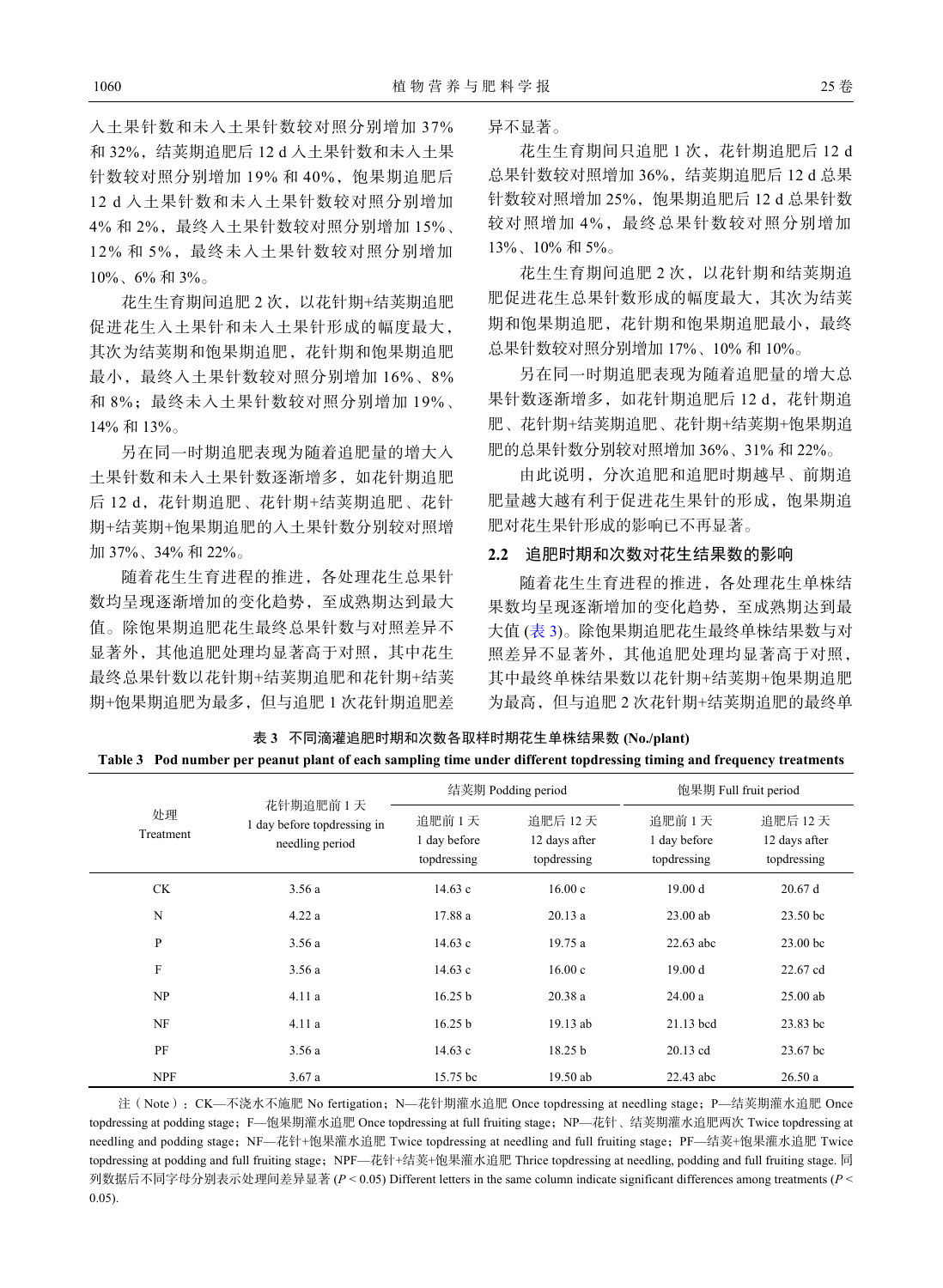株结果数差异均未达到显著水平。

花生生育期间只追肥 1 次, 花针期追肥后 12 d 单株结果数较对照增加 19%, 结荚期追肥后 12 d 单 株结果数较对照增加 23%,饱果期追肥后 12 d 单株 结果数较对照增加 10%,最终单株结果数较对照分 别增加 14%、11% 和 10%。

花生生育期间追肥 2 次,以花针期和结荚期追 肥促进花生单株结荚数的幅度最大,其次为花针期 和饱果期追肥,结荚期和饱果期追肥最小,最终单 株结荚数较对照分别增加 21%、15% 和 15%。

另在同一时期追肥表现为随着追肥量的增大单 株结荚数逐渐增多, 如花针期追肥后 12 d, 花针期 追肥、花针期+结荚期追肥、花针期+结荚期+饱果期 追肥的单株结荚数分别较对照增加 19%、15% 和 3%。说明追肥时期越早、前期追肥量越大和分次追 肥越有利于促进花生单株结果,饱果期追肥对单株 结果数的影响已不再显著。

## **2.3** 追肥时期和次数对花生产量及其构成因素的 影响

膜下滴灌条件下分次追肥均显著提高荚果产 量、百果重、百仁重、荚果数和出仁率 ([表](#page-5-0) [4](#page-5-0))。除结 荚期追肥和饱果期追肥处理外,其余追肥处理的荚 果产量均与对照差异显著。

其中,花生生育期间只追肥 1 次, 在花针期追 肥、结荚期追肥、饱果期追肥处理荚果产量较对照 分别增加 18%、15% 和 8%。生育期间追肥 2 次,花 针期+结荚期追肥、花针期+饱果期追肥、结荚期+饱 果期追肥处理荚果产量较对照分别增 加 38%、 24% 和 20%。生育期间追肥 3 次的花针期+结荚 期+饱果期追肥处理荚果产量较对照增加 26.54%, 说明分次追肥可以显著提高花生产量。通过提高花 生的百果重、百仁重、荚果数、籽仁重和出仁率提 高荚果产量,各处理花生百果重分别增加 5%、 6%、7%、15、11%、11%、15%;百仁重分别增加 1%、3%、2%、5%、5%、6% 和 7%;荚果数分别提 高 23%、21%、17%、51%、30%、36% 和 49%;籽 仁重分别提高 14%、21%、18%、43%、23%、 27% 和 30%;出仁率分别提高 5%、2%、2%、5%、 3%、3% 和 5%。花针期+结荚期追肥和花针期+结荚 期+饱果期追肥的各产量构成因素均表现优异且两者 之间差异不显著。从滴灌追肥成本及效益方面考 虑,认为花针期+结荚期追肥更适用于花生实际生产。

## **3** 讨论与结论

有研究表明,生育前期追肥可保证花生苗期营 养生长,但对后期花针发育影响较小;花针期追肥 有利于植株健壮生长,增加叶面积、有效花、有效 果针和有效分枝数量,从而改善源库结构和功能, 利于干物质积累为荚果发育和产量形成奠定基础; 而生育后期在结荚期追肥,因地上部形态[建](#page-7-3)成已基 本完成,此时追肥对地上部的发育影响较小[[17\]](#page-7-3)。魏正

<span id="page-5-0"></span>表 **4** 不同滴灌追肥时期和次数下花生产量及其构成因素 **Table 4 Yield and yield components of peanut under different topdressing timing and frequency treatments**

| 处理<br>Treatment | 荚果产量 (kg/hm <sup>2</sup> )<br>Pot yield | 百果重(g)<br>100-pod weight | 百仁重(g)<br>100-seed weight | 荚果数 (No./plant)<br>Valid pods | 籽仁产量 (g/plant)<br>Seed yield | 出仁率(%)<br>Shelling  |
|-----------------|-----------------------------------------|--------------------------|---------------------------|-------------------------------|------------------------------|---------------------|
| <b>CK</b>       | 4588.24 c                               | 215.11c                  | 93.52c                    | 22.00c                        | 20.13c                       | 68.82 c             |
| N               | 5431.37 b                               | 226.16 bc                | 94.67 bc                  | $27.00$ abc                   | 22.88 bc                     | 72.34 a             |
| P               | 5294.12 bc                              | 227.33 bc                | 96.44 bc                  | 26.67 <sub>bc</sub>           | 24.28 bc                     | 70.11 bc            |
| F               | 4960.78 bc                              | 230.29 abc               | 95.77 bc                  | 25.67 bc                      | 23.66 bc                     | 70.10 <sub>bc</sub> |
| NP              | 6333.34 a                               | 248.09 a                 | 97.73 b                   | 33.17 a                       | 28.73a                       | 72.14 ab            |
| NF              | 5677.06 ab                              | 239.16 ab                | 98.06 ab                  | 28.67 ab                      | 24.75 bc                     | 70.71 bc            |
| PF              | 5490.20 $h$                             | 239.42 ab                | 99.15a                    | $30.00$ ab                    | $25.63$ ab                   | 71.19 <sub>b</sub>  |
| <b>NPF</b>      | 5805.88 ab                              | 248.14 a                 | 100.02 a                  | 32.80a                        | 26.26a                       | 72.18 ab            |

注(Note): CK—不浇水不施肥 No fertigation; N—花针期灌水追肥 Once topdressing at needling stage; P—结荚期灌水追肥 Once topdressing at podding stage; F—饱果期灌水追肥 Once topdressing at full fruiting stage; NP—花针、结荚期灌水追肥两次 Twice topdressing at needling and podding stage; NF—花针+饱果灌水追肥 Twice topdressing at needling and full fruiting stage; PF—结荚+饱果灌水追肥 Twice topdressing at podding and full fruiting stage; NPF—花针+结荚+饱果灌水追肥 Thrice topdressing at needling, podding and full fruiting stage. 同 列数据后不同字母分别表示处理间差异显著 (*P* < 0.05) Different letters in the same column indicate significant differences among treatments (*P* < 0.05).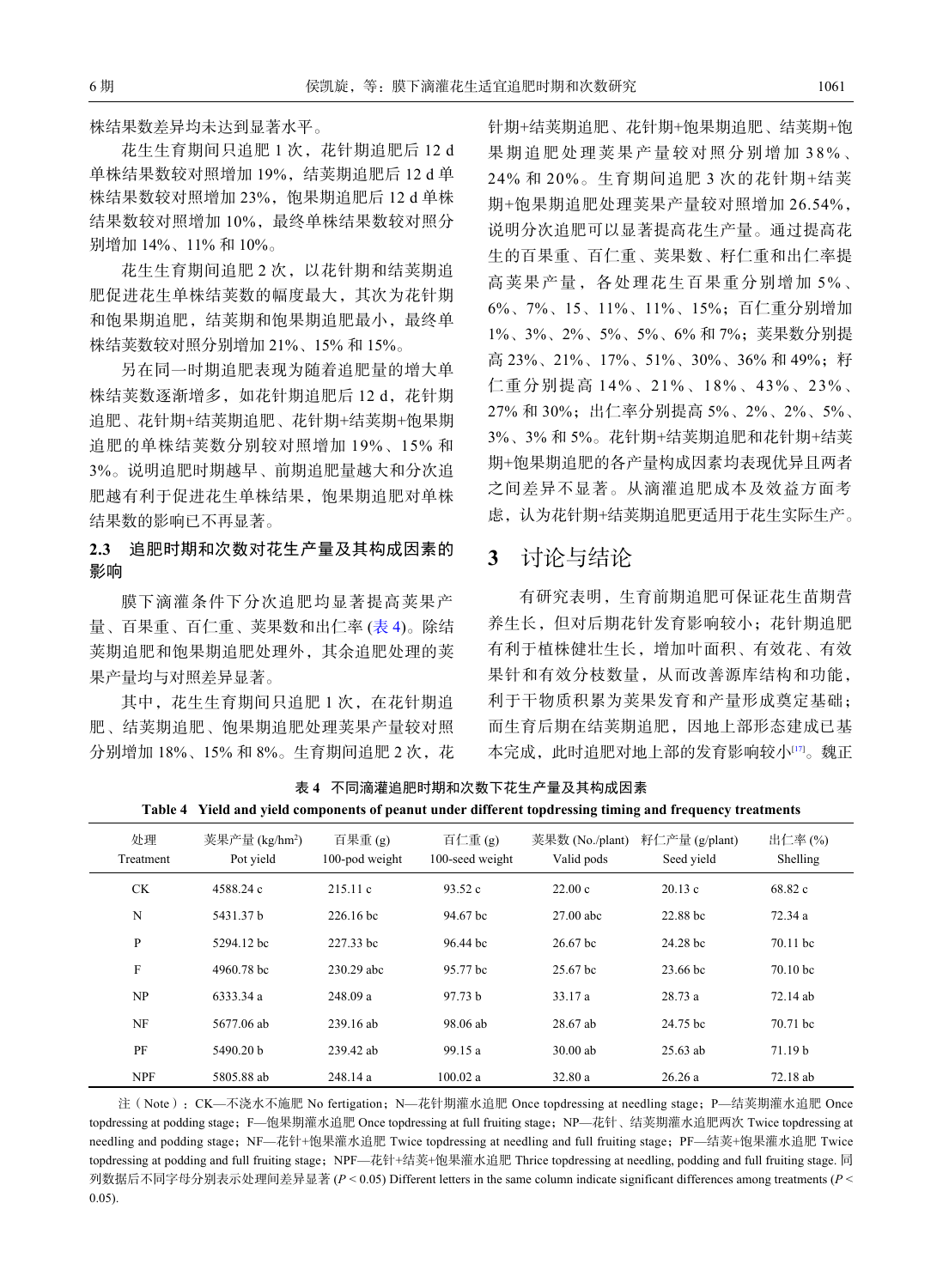文[\[18](#page-7-4)]对不同滴灌施肥下花生生理性状与产量的研究表 明,分别在花针期与饱果期滴灌一次可满足花生生 育中后期的营养需求,在春旱年份苗期也可滴灌 1 次达到保全苗的目的。曾勇军等[[19\]](#page-7-5)研究发现,分次 追施氮肥有利于促进壮秆的形成和塑造理想株型, 有利于结实期物质的生产。岳寿松等[[20](#page-7-6)]研究结果表 明,不同生育时期施氮延长了籽粒线性增重的持续 期,提高了粒重,增加了籽粒产量。张翔等[\[21](#page-7-7)]对夏花 生施氮时期的研究也发现,基肥加苗期追肥和花针 期追肥可以明显提高花生产量,还可提高氮肥利用 率,结荚期施氮对营养体增加效果不显著[\[22](#page-7-8)],花生后 期叶面喷肥对产量增加有一定效果[[23\]](#page-7-9)。

本试验结果表明,追肥时期越早、前期追肥量 越大和分次追肥越有利于促进花生生长,分次追肥 能够提高花生产量,而在饱果期追肥对花生生长的 影响已不再显著。分次追肥可持续提供生育中后期 生长所需养分不致于脱肥,1 次追肥处理荚果产量较 对照提高 8%~18%,2 次追肥处理荚果产量较对照 提高 20%~38%,3 次追肥处理荚果产量较对照提高 27%。其中 1 次追肥中花针期表现效果较好, 这与前 人研究结果[[24\]](#page-7-10)基本一致。分期施氮通过提高花生的饱 果率、饱仁率和出仁率提高花生的荚果产量,结荚 期和基施施氮提高了花生百果重和百仁重,结荚期 和饱果期施肥能够提高花生饱果率和饱仁率[\[25](#page-7-11)]。而在 分次追肥处理中追肥 2 次的花针期+结荚期追肥和追 肥 3 次的花针期+结荚期+饱果期追肥处理在果针 数、结果数以及产量方面表现优异,从滴灌追肥成 本及效益方面考虑,花生生产上可选用花针期和结 荚期两个时期灌水追肥。

有研究[\[4](#page-6-3)]表明, 在降雨 300 mm 的枯水年, 补灌 量和补灌次数适当的增加对花生增产具有一定的效 果,花生生育期间的降雨量对花生生长和产量有影 响。本试验是在大田条件下进行,更能模拟生产实 际,同时也不能避免降雨、高温等不可控因素。当 年花生生长期降水较充沛,但本试验在追肥过程中 保持各处理灌水量相同,因此在同等的水分条件 下,得出的施肥方案仍具有一定的指导性。

#### 参 考 文 献:

- [ 1 ] [章胜勇](http://dx.doi.org/10.3969/j.issn.1672-0202.2005.01.003), [李崇光](http://dx.doi.org/10.3969/j.issn.1672-0202.2005.01.003). [我](http://dx.doi.org/10.3969/j.issn.1672-0202.2005.01.003)国花生生产的比较优势分析[J]. [华南农业大学](http://dx.doi.org/10.3969/j.issn.1672-0202.2005.01.003) [学报](http://dx.doi.org/10.3969/j.issn.1672-0202.2005.01.003) [\(](http://dx.doi.org/10.3969/j.issn.1672-0202.2005.01.003)[社会科学版](http://dx.doi.org/10.3969/j.issn.1672-0202.2005.01.003)[\)](http://dx.doi.org/10.3969/j.issn.1672-0202.2005.01.003), 2005, (1): 11–15. Zhang S Y, Li C G. The com[parative advantage analysis on the](http://dx.doi.org/10.3969/j.issn.1672-0202.2005.01.003) [peanut production of China\[J\].](http://dx.doi.org/10.3969/j.issn.1672-0202.2005.01.003) [Journal of South China Agricultural](http://dx.doi.org/10.3969/j.issn.1672-0202.2005.01.003) [University \(Social Science Edition\)](http://dx.doi.org/10.3969/j.issn.1672-0202.2005.01.003), 2005, (1): 11–15.
- [2] 杜红亮, 费洪平, 宋金平. 我国[花生](http://dx.doi.org/10.3969/j.issn.1002-4093.2003.03.002)产业优势与问题分析[J]. 花生

[学报](http://dx.doi.org/10.3969/j.issn.1002-4093.2003.03.002), 2003, 32(3): 8–14.

<span id="page-6-2"></span>Du H L, Fei H P, Song J P. An analysis of advantages and disadvantages of peanut industry in China[J]. [Journal of Peanut](http://dx.doi.org/10.3969/j.issn.1002-4093.2003.03.002) [Science,](http://dx.doi.org/10.3969/j.issn.1002-4093.2003.03.002) 2003, 32(3): 8–14.

- [ 3 ] 杨海棠, 王伟, 马东波. 中国北方地区花生栽培技术的研究进展[J]. [中国农学通报](http://dx.doi.org/10.3969/j.issn.1000-6850.2004.03.057), 2004, 20(4): 169–170, 176. Yang H T, Wang W, Ma D B. Advances in the research of peanut cultivation in northern China[J]. [Chinese Agricultural Science](http://dx.doi.org/10.3969/j.issn.1000-6850.2004.03.057) [Bulletin](http://dx.doi.org/10.3969/j.issn.1000-6850.2004.03.057), 2004, 20(4): 169–170, 176.
- [ 4 ] 夏桂敏, 陈高明, 陈锋, 等. 膜下滴灌的不同补灌处理对花生田间水 分、耗水量及产量的影响[J]. 沈阳农业大学学报, 2015, 46(6): 713–718.

<span id="page-6-4"></span><span id="page-6-3"></span>Xia G M, Chen G M, Chen F, *et al*. The impact of different supplemental irrigation treatments on water content, water consumption and yield in peanut field under film-mulched drip irrigation[J]. Journal of Shenyang Agricultural University, 2015, 46(6): 713–718.

- [ 5 ] 胡宝忱, 李绍会. 花生膜下滴灌节水高产栽培技术[J]. [园艺与种苗](http://dx.doi.org/10.3969/j.issn.2095-0896.2013.05.003), 2013, (5): 6–8. Hu B C, Li S H. Water saving and high yield cultivation techniques of peanut with drip irrigation under plastic membrane[J]. [Horticulture](http://dx.doi.org/10.3969/j.issn.2095-0896.2013.05.003) [& Seed,](http://dx.doi.org/10.3969/j.issn.2095-0896.2013.05.003) 2013, (5): 6–8.
- <span id="page-6-5"></span>[ 6 ] 陈天宇. 膜下滴灌施氮次数与施氮量对玉米产量和氮素积累的影 响[D]. 黑龙江大庆: 黑龙江八一农垦大学博士学位论文, 2016. Chen T Y. Effects of nitrogen and nitrogen times on maize yield and nitrogen accumulation under mulched drip irrigation[D]. Daqing, Heilongjiang: PhD Dissertation of Heilongjiang Bayi Agricultural University, 2016.
- [ 7 ] 栾春胜, 任大赫. 不同追肥次数对烤烟产质量的影响[A]. 中国烟草 学会. 中国烟草学会2016年度优秀论文汇编—烟草农业主题[C]. 北京: 中国烟草学会, 2016.

<span id="page-6-6"></span>Luan C S, Ren D H. Effect of different application times on yield quality of flue-cured tobacco[A]. China Tobacco Society. China Tobacco Society in 2016: tobacco agriculture theme[C]. Beijing: China Tobacco Society, 2016.

[8] 丁宁, 姜远茂, 彭福田, 等. 分次追施氮肥对红富士苹果叶片衰老 及15N吸收、利用的影响[J]. [植物营养与肥料学报](http://dx.doi.org/10.11674/zwyf.2012.11243), 2012, 18(3): 758–764.

<span id="page-6-8"></span><span id="page-6-7"></span>Ding N, Jiang Y M, Peng F T, *et al*. Studies on leaf senescence and 15N-urea absorption and utilization of 'Fuji 'apple in response to topdressing nitrogen application[J]. [Plant Nutrition Fertilizer Science,](http://dx.doi.org/10.11674/zwyf.2012.11243) 2012, 18(3): 758–764.

- [ 9 ] 周录英. 不同肥料运筹对花生生理性状及产量品质的影响[D]. 山 东泰安: 山东农业大学博士学位论文, 2006. Zhou L Y. The effect of operational applying different fertilizer on some physiological characteristics and yield and kernel quality of peanut[D]. Tai'an, Shandong: PhD Dissertation of Shandong Agricultural University, 2006.
- <span id="page-6-9"></span><span id="page-6-0"></span>赵志强. 花生钼营养研究综述[J]. 花生科技, 1997, (3): 23–26. [10] Zhao Z Q. Review of studies on peanut molybdenum nutrition[J]. Peanut Science and Technology, 1997, (3): 23–26.
- <span id="page-6-1"></span>[11] 杜应琼, 廖新荣, 黄志尧, 等. 硼钼对花生氮代谢的影响[J]. 作物学 报, 2010, 36(4): 645–654.